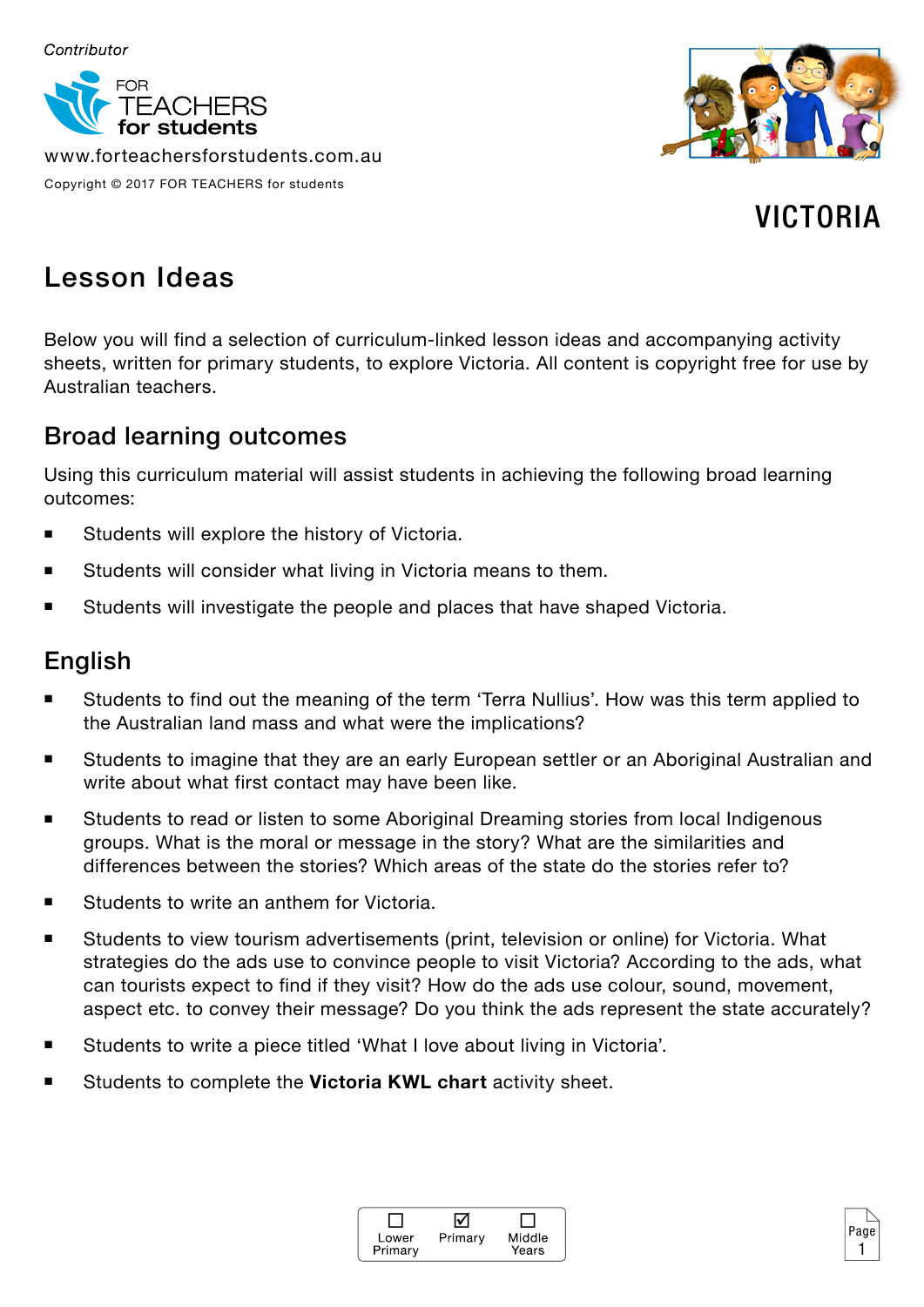

www.forteachersforstudents.com.au Copyright © 2017 FOR TEACHERS for students



# VICTORIA

2

- Students to brainstorm as many adjectives as they can think of to describe Victoria or the town/suburb in which they live.
- Students to complete the **Victoria wacky wordsearch** activity sheet.

### **Mathematics**

- Students to collect data about the climate in Victoria then present it in graph format. Consider average rainfall, average temperatures, wind directions etc.
- Students to collect data about their classmates (or peers in their year level) using the **Our class by numbers** activity sheet and compare their data with the data in Facts for students (in the Themed Curriculum Support Resources section of the For Teachers for students website).
- Students to survey their classmates/family/friends to find out where they were born, then present the results in a graph.
- Students to complete the **Victoria number puzzle** activity sheet and decode a message to reveal an interesting Victoria fact.

## Science

- Victoria has lots of interesting wildlife. Select one animal found in Victoria and research to find out more about it. Consider classification, life cycle, behaviour, habitat, diet, conservation status etc. Create an information booklet about the animal.
- **Students to write an information report about the floral or faunal emblem of Victoria.**
- Students to select a local area and discuss how it has changed as a result of natural processes and extreme weather (such as erosion, bushfires, drought, floods etc.).
- Students to research major weather events (heatwaves, bushfires, floods etc.) in Victoria and the effect they had on people and the environment.

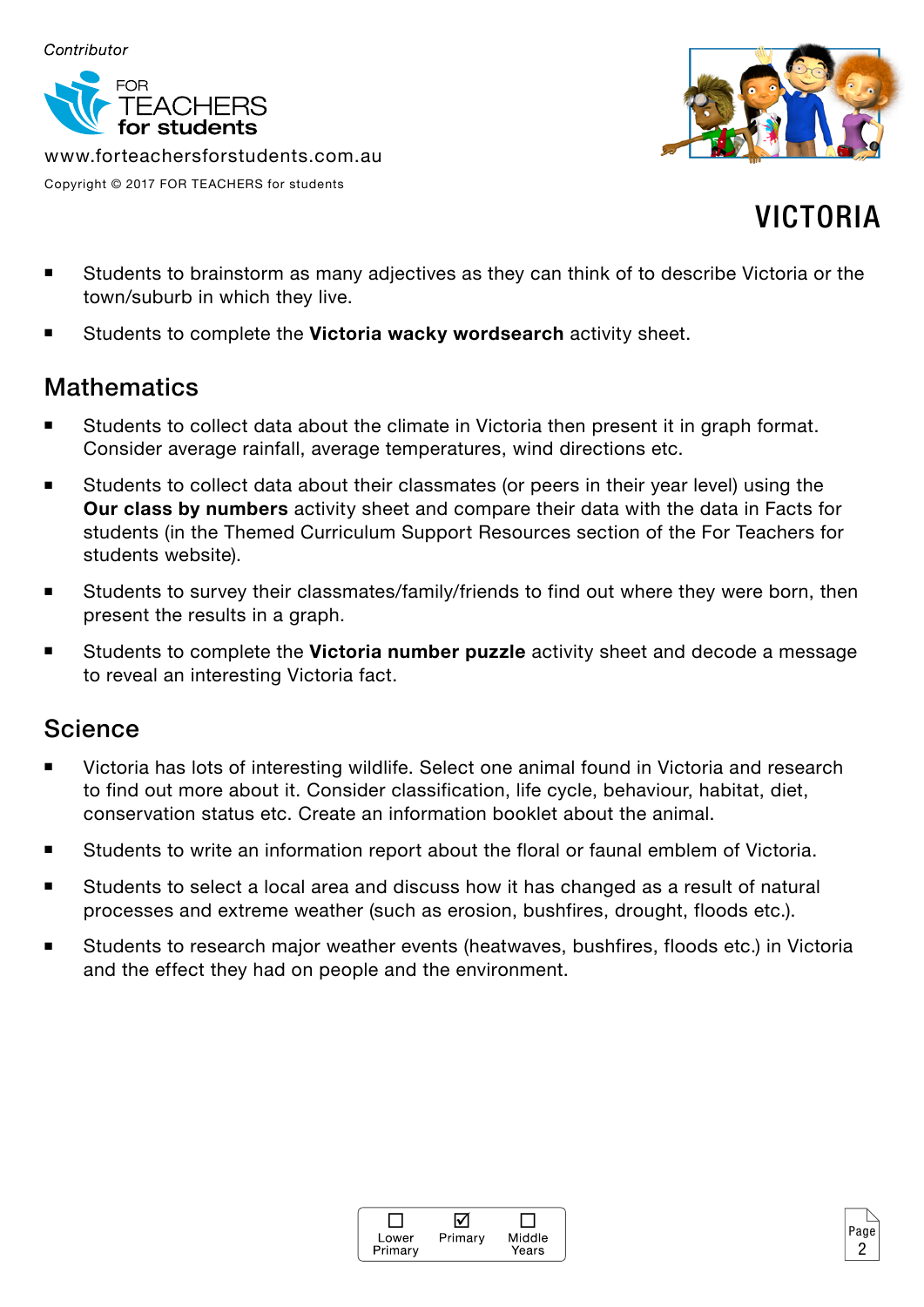

www.forteachersforstudents.com.au

Copyright © 2017 FOR TEACHERS for students



# VICTORIA

3

## Humanities and Social Sciences

#### **History**

- Students to examine the flag of Victoria then share what they think each element represents/means.
- Students to research what life was like for the Indigenous people in Victoria prior to European settlement.
- Students to select one person who had a significant influence on shaping the state of Victoria then write a short biography highlighting his/her contributions.
- Students to test their knowledge of the history of Victoria by completing the **Crazy chronology – Victoria** activity sheet.

#### Geography

- Students to investigate one natural wonder found in Victoria (e.g. the Twelve Apostles, Otway Ranges etc.). Describe the landscape, animal inhabitants, tourism at the site etc.
- Students to brainstorm how Victoria is similar to and different from other Australian states and territories.
- Students to research which natural resources can be found in Victoria (consider minerals, water ways, forests etc.) then discuss how these are, or may be, used to benefit people living in Victoria and the wider world. Students then consider the environmental impacts and responsibilities of utilising these resources.
- Students to interview someone who has moved to Victoria either from interstate or overseas. How do they view the state? What makes them feel connected to it?
- Students to test their geography knowledge by completing the **Where is it?** activity sheet.
- Melbourne is often referred to as the sporting capital of Australia. Students to discuss how sport, and sporting landmarks, contribute to Melbourne's state, national and international identity.

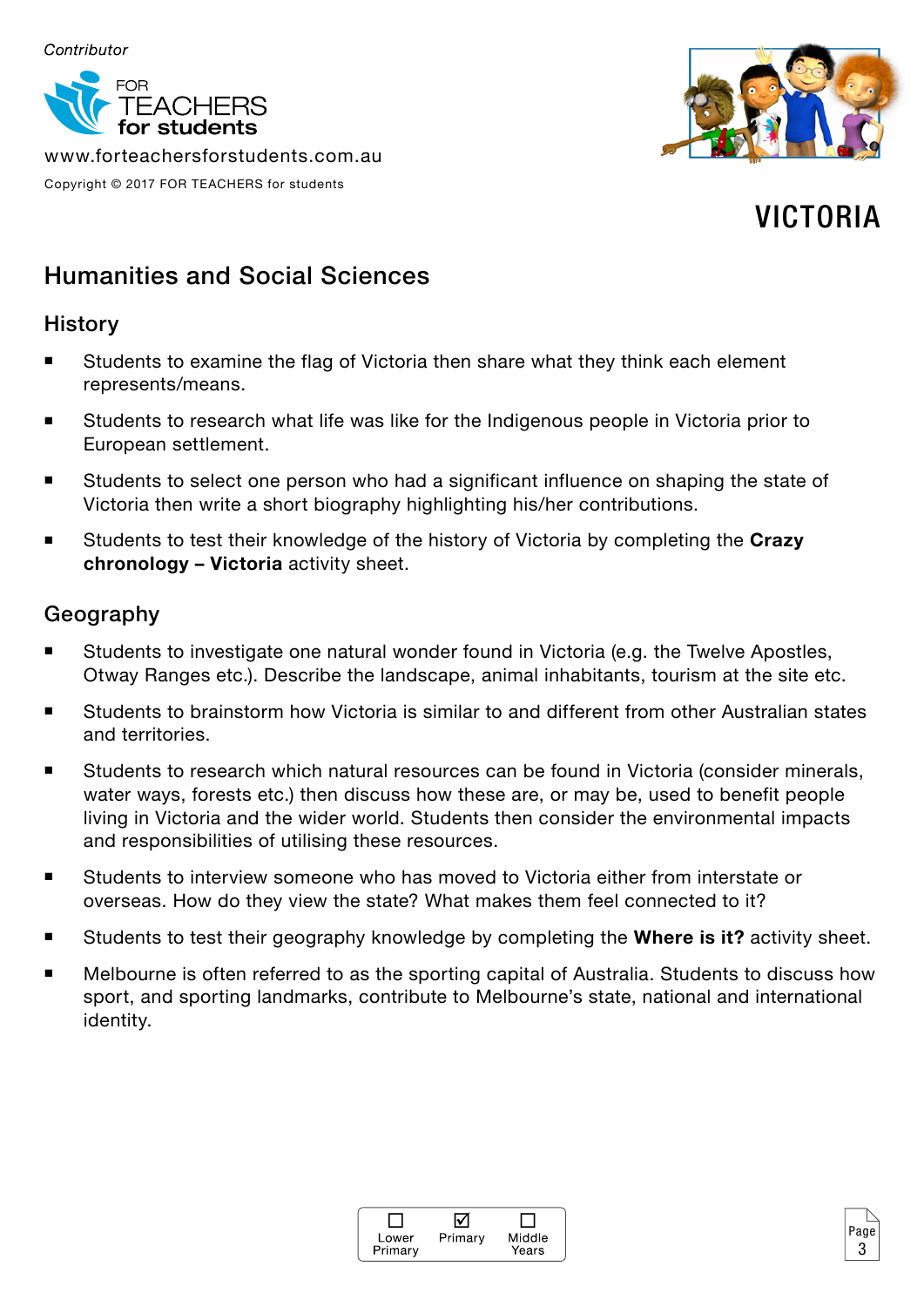

www.forteachersforstudents.com.au Copyright © 2017 FOR TEACHERS for students



# VICTORIA

4

#### Economics and Business

 Students to identify a number of businesses in their local area and investigate how they provide their goods and services (e.g. online, shop, market etc.). Students should also consider why these businesses exist and sort them into local, national or global business categories.

#### Civics and Citizenship

- Students to investigate the Australian Constitution. Discuss and debate the values that underpin this important document.
- Students to investigate the difference between a state and territory. How do their systems of government differ?
- There are three levels of government in Australia: federal, state and local. Students to discuss the roles and responsibilities of each level.
- Students to debate the difference between rights and responsibilities and list some examples of each. How do these relate to Australian citizenship?

### The Arts

- Students to experiment with rock art. Begin by investigating the methods and materials that were used by the Aboriginal or Torres Strait Islander people.
- Students to create a new flag for Victoria. Think about what defines the state for them and what the flag will say to others about it.
- Students to research movies or television shows that have been filmed on location in Victoria. What was the setting? Who were the actors? Was it for international or domestic release?
- Students to select one artist from Victoria and create a painting in his/her style.